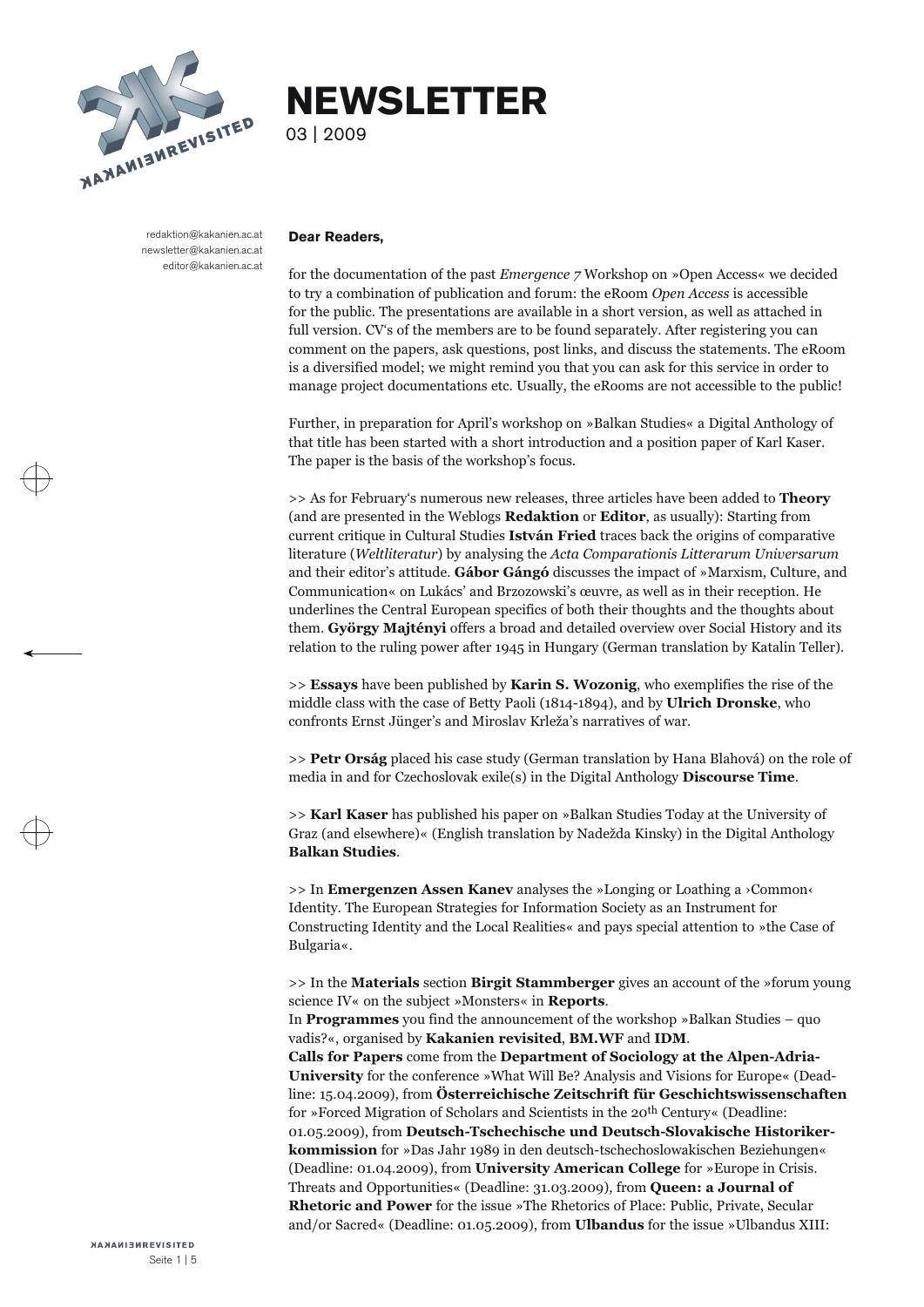

The Wound and the Imagination – Aesthetics of Violence in Slavic Art« (Deadline: 01.06.2009), and from **University of Padua** for »The Revolutions of 1989 and the Crisis of 2009« (Deadline: 30.03.2009).

>> Last, but noch least, the eRoom **Open Access** with contributions of **Falk Reckling**, **Chris Armbruster**, **Gabrielle Ivács**, **Bettina Kann**, and **Gernot Hausar** has been launched.

>> For the exact titles of all articles, presentations and materials, as well as for the particular hyperlinks, please see below, or press the menu-button **New Releases** [\(http://www.kakanien.ac.at/akt\)](http://www.kakanien.ac.at/akt). If you have any comments, questions or suggestions regarding this Newsletter or the platform in general, contact redaktion@kakanien.ac.at or editor@kakanien.ac.at.

# **Geschätzte Leserinnen und Leser,**

um die Ergebnisse des letztjährigen Workshops *Emergenzen 7* zu »Open Access« zu doku mentieren, haben wir uns für eine Kombination aus Publikation und Forum entschieden<br>und den öffentlich zugänglichen und einsehbaren eRoom »Open Access« eingerichtet.<br>Hier finden sich Kurzfassungen und Langversionen (.pdf)

Für den Februar kann eine Menge an neuen Publikationen verzeichnet werden. In der Theorie finden sich gleich drei neue Beiträge (die, wie auch die anderen Beiträge, in den Weblogs Redaktion bzw. Editor andiskutiert werden): Ausgehend von der Kritik der Cultural Studies verfolgt István Fried am Beispiel Universarum und ihres Herausgebers die Geschichte der Komparatistik (Weltliteratur) zurück. **Gábor Gángó** erörtert den Prioritätenstreit um die Philosophen Lukács und Brzozowski im Rahmen einer Rezeptionsgeschichte, die v

**Essays** wurden von **Karin S. Wozonig**, die den Aufstieg des Bürgertums am Beispiel eines Reisefeuilletons von Betty Paoli (1814-1894) dokumentiert, sowie von **Ulrich Dronske**, der die Kriegsnarrative Ernst Jüngers und Miroslav Krležas gegeneinander antreten lässt, veröffentlicht.

**Petr Orság** veröffentlichte seine Studie über die Rolle der Medien im tschechoslowa kischen Exil für die ExilantInnen und die Tschechoslowakei (dt. Übersetzung von Hana Blahová) im Themenheft **Wendezeiten**.

**Karl Kaser** platzierte seinen Artikel »Balkan Studies Today at the University of Graz (and elsewhere)« (englische Übersetzung von Nadežda Kinsky) im Themenheft **Balkan Studies**.

In **Emergenzen** referiert **Assen Kanev** über »Longing or Loathing a ›Common‹ Identi ty. The European Strategies for Information Society as an Instrument for Constructing Identity and the Local Realities« unter besonderer Berücksichtigung des Falles Bulgarien.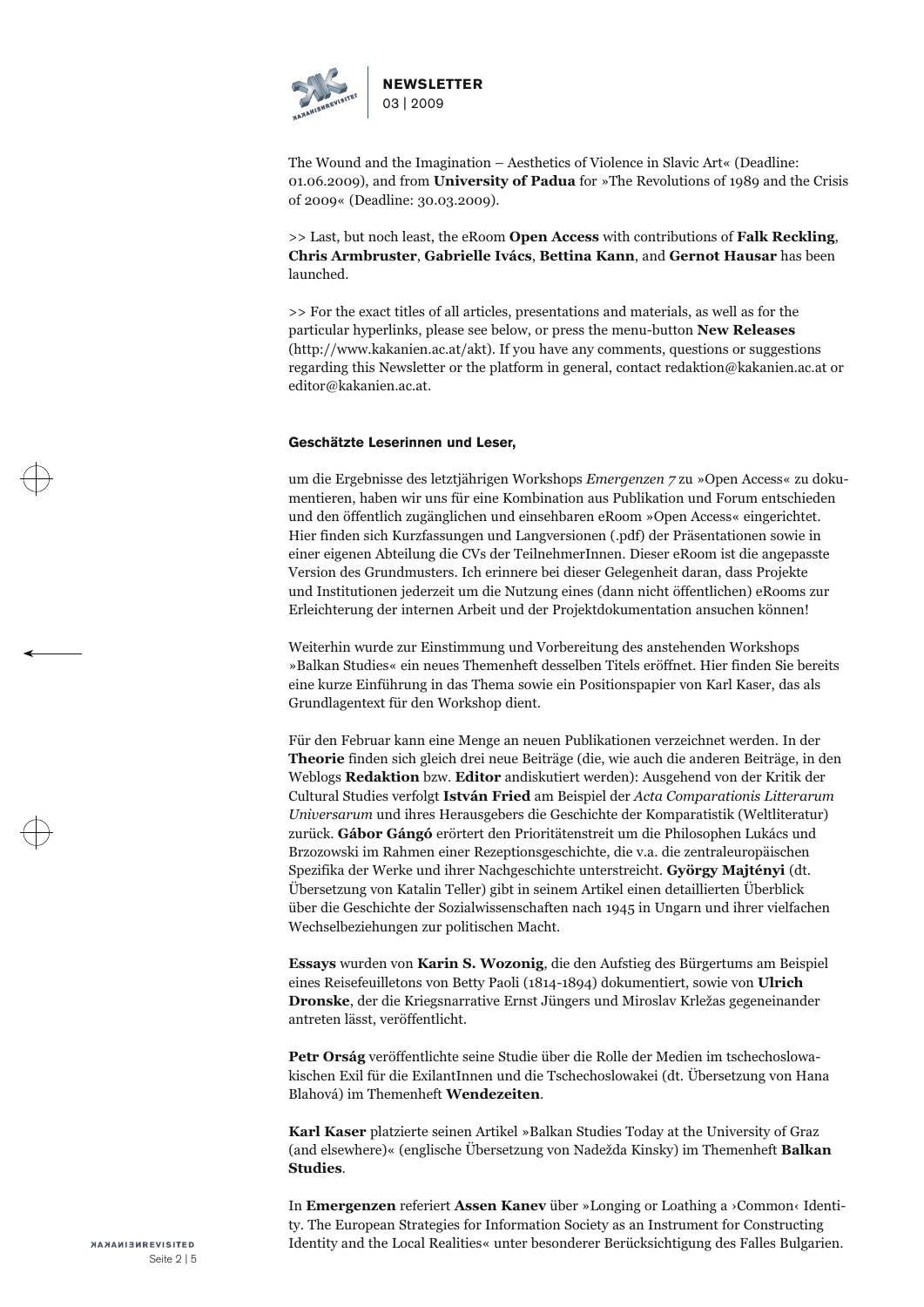

In den Materialien berichtet Birgit Stammberger über das »forum junge wissenschaft<br>IV: Monster« in Berichte.<br>Unter Programme findet sich eine Ankündigung des Workshops »Balkan Studies – quo<br>vadis?« von Kakanien revisited,

**Calls for Papers** stammen vom **Department of Sociology at the Alpen-Adria-Universität** für »What Will Be? Analysis and Visions for Europe« (Deadline: 15.04.2009), von der **Österreichischen Zeitschrift für Geschichtswissenschaften** für »Ver treibung von WissenschaftlerInnen im 20. Jahrhundert« (Deadline: 01.05.2009), von der **Deutsch-Tschechischen und Deutsch-Slowakischen Historikerkommission** für »Das Jahr 1989 in den deutsch-tschechoslowakischen Beziehungen« (Deadline: 01.04.2009), vom University American College für »Europe in Crisis. Threats and Opportunities« (Deadline: 31.03.2009), von Queen: a Journal of **Power** für die Nummer »The Rhetorics of Place: Public, Private, Secular and/or Sacred«<br>(Deadline: 01.05.2009), **Ulbandus** für »Ulbandus XIII: The Wound and the Imagination<br>- Aesthetics of Violence in Slavic Art« (Deadline **Padua** für »The Revolutions of 1989 and the Crisis of 2009« (Deadline: 30.03.2009).

# Schließlich wurde der eRoom **Open Access** mit Beiträgen von **Falk Reckling**, **Chris Armbruster**, **Gabrielle Ivács**, **Bettina Kann** und **Gernot Hausar** eröffnet.

Wie stets gilt:<br>Die jeweils neuesten Texte, Materialien, Präsentationen und Links finden Sie tagesaktuell<br>unter **Aktuelles** (http://www.kakanien.ac.at/akt) – und auch die Betreiber<br>Innen der Weblogs (http://www.kakanien.a

# **Theory | Theorie:**

- István Fried (Szeged): Auf den Spuren der *[Acta Comparationis Litterarum Universa](http://www.kakanien.ac.at/beitr/theorie/IFried2.pdf/abstract)rum*  $\rightarrow$
- [Gábor Gángó \(Budapest\): Marxismus, Kultur, Kommunikation. Der Lukács-Brzo](http://www.kakanien.ac.at/beitr/theorie/GGango2.pdf/abstract) zowski-Prioritätenstreit und die Folgen  $\geq$
- [György Majtényi \(Budapest\): Die Deutung der Macht und die Macht der Deutung. Zur Terminologie der ungarischen Sozialgeschichte nach 1945](http://www.kakanien.ac.at/beitr/theorie/GMajtenyi1.pdf/abstract)  $\rightarrow$

#### **Essays:**

- [Karin S. Wozonig \(Wien\): Von Baden ins Salzkammergut. Die Schriftstellerin Betty Paoli \(1814-1894\) beobachtet den bürgerlichen Aufstieg](http://www.kakanien.ac.at/beitr/essay/KWozonig1.pdf/abstract) >
- [Ulrich Dronske \(Zagreb\): Kriegsgeschichten. Mit Krleža gegen Jünger, mit Jünger gegen Krleža](http://www.kakanien.ac.at/beitr/essay/UDronske1.pdf/abstract)  $\geq$

# **Discourse Time | Wendezeiten:**

[Petr Orság \(Olomouc\): Medien des tschechoslowakischen Exils zum Zeitpunkt der »Wiederherstellung der Ordnung«](http://www.kakanien.ac.at/beitr/wende/POrsag1.pdf/abstract) >

#### **Balkan Studies:**

[Karl Kaser \(Graz\): Balkan Studies Today at the University of Graz \(and elsewhere\)](http://www.kakanien.ac.at/beitr/balkans/KKaser1.pdf/abstract)  $\rightarrow$ 

# **Emergence | Emergenzen:**

[Assen Kanev \(Sofia\): Longing or Loathing a »Common« Identity. The European Strategies for Information Society as an Instrument for Constructing Identity and the Local Realities: the Case of Bulgaria](http://www.kakanien.ac.at/beitr/emerg/AKanev1.pdf/abstract)  $\rightarrow$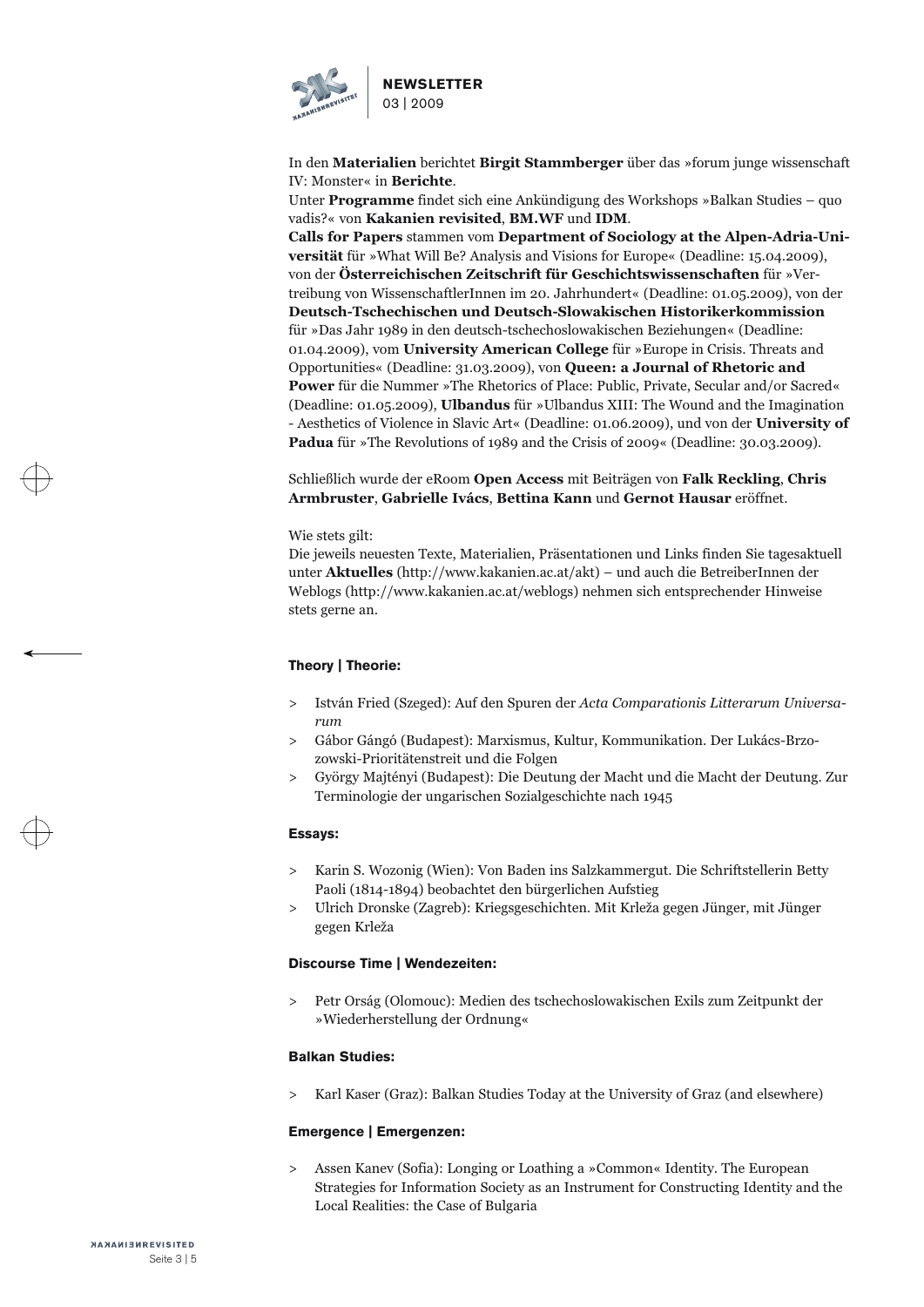

# **Report | Bericht:**

[Birgit Stammberger \(Lüneburg\): Monster: forum junge Wissenschaft IV](http://www.kakanien.ac.at/mat/BStammberger1.pdf/abstract) >

# **Conference Programme | Veranstaltung:**

[Kakanien revisited / BM.WF / IDM \(Wien\): Balkan Studies – quo vadis?](http://www.kakanien.ac.at/mat/Kkrev_BMWF_IDM1.pdf/abstract)  $\rightarrow$ 

# **Calls for Papers:**

- [Department of Sociology at the Alpen-Adria-Universität \(Klagenfurt\): What Will Be? Analysis and Visions for Europe \[Deadline: 15.04.2009\]](http://www.kakanien.ac.at/mat/IS_AAU2.pdf/abstract) >
- [Österreichische Zeitschrift für Geschichtswissenschaften \(Wien\): Vertreibung von WissenschaftlerInnen im 20. Jahrhundert / Forced Migration of Scholars and Scien](http://www.kakanien.ac.at/mat/OeZG2.pdf/abstract) tists in the 20th Century [Deadline: 01.05.2009] >
- [Deutsch-Tschechische und Deutsch-Slowakische Historikerkommission \(München\): Das Jahr 1989 in den deutsch-tschechoslowakischen Beziehungen \[Deadline:](http://www.kakanien.ac.at/mat/DCZ_DSK_Historikerkommission2.pdf/abstract) 01.04.2009]  $>$
- [University American College \(Skopje\): Europe in Crisis. Threats and Opportunities](http://www.kakanien.ac.at/mat/UAC1.pdf/abstract) [Deadline: 31.03.2009]  $\geq$
- [Queen: a Journal of Rhetoric and Power \(Santa Rosa\): The Rhetorics of Place: Public, Private, Secular and/or Sacred \[Deadline: 01.05.2009\]](http://www.kakanien.ac.at/mat/Queen1.pdf/abstract)  $\geq$
- [Ulbandus \(New York\): Ulbandus XIII: The Wound and the Imagination Aesthetics of Violence in Slavic Art \[Deadline: 01.06.2009\]](http://www.kakanien.ac.at/mat/Ulbandus1.pdf/abstract)  $\geq$
- [University of Padua \(Padua\): The Revolutions of 1989 and the Crisis of 2009](http://www.kakanien.ac.at/mat/Univ_Padua2.pdf/abstract) [Deadline: 30.03.2009]  $\rightarrow$

# **eRoom Open Access:**

[Dokumentation des Workshops Emergenzen 7: Open Access](http://www.kakanien.ac.at/eRoom/open_access/general) >

# **Termine | Veranstaltungshinweise:**

<http://www.kakanien.ac.at/serv/term/2009?mDispl=03>

# **Weblogs / RSS-Feeds (for Firefox, Safari, Opera ...):**

- Redaktion >> [feed://www.kakanien.ac.at/weblogs/redaktion/rss.xml](http://www.kakanien.ac.at/weblogs/redaktion)  $\geq$
- Editor >> [feed://www.kakanien.ac.at/weblogs/editor/rss.xml](http://www.kakanien.ac.at/weblogs/editor)  $\geq$
- Senior Editor >> [feed://www.kakanien.ac.at/weblogs/senior\\_editor/rss.xml](http://www.kakanien.ac.at/weblogs/senior_editor) >
- KinEast >> [feed://www.kakanien.ac.at/weblogs/kineast/rss.xml](http://www.kakanien.ac.at/weblogs/kineast)  $>$
- BalkanCities >> [feed://www.kakanien.ac.at/weblogs/balkancities/rss.xml](http://www.kakanien.ac.at/weblogs/balkancities)  $\geq$
- Budapest >> [feed://www.kakanien.ac.at/weblogs/budapest/rss.xml](http://www.kakanien.ac.at/weblogs/budapest)  $\rightarrow$
- Sofia >> [feed://www.kakanien.ac.at/weblogs/sofia/rss.xml](http://www.kakanien.ac.at/weblogs/sofia)  $\rightarrow$
- SEE-EU >> [feed://www.kakanien.ac.at/weblogs/see-eu/rss.xml](http://www.kakanien.ac.at/weblogs/see-eu) >
- WieHN-RAUM >> [feed://www.kakanien.ac.at/weblogs/wien/rss.xml](http://www.kakanien.ac.at/weblogs/wien)  $\geq$
- Jobs Weblog >> [feed://www.kakanien.ac.at/weblogs/jobs/rss.xml](http://www.kakanien.ac.at/weblogs/jobs)  $\geq$
- Calls & Events >[> feed://www.kakanien.ac.at/weblogs/cfp\\_events/rss.xm](http://www.kakanien.ac.at/weblogs/cfp_events)  $\geq$